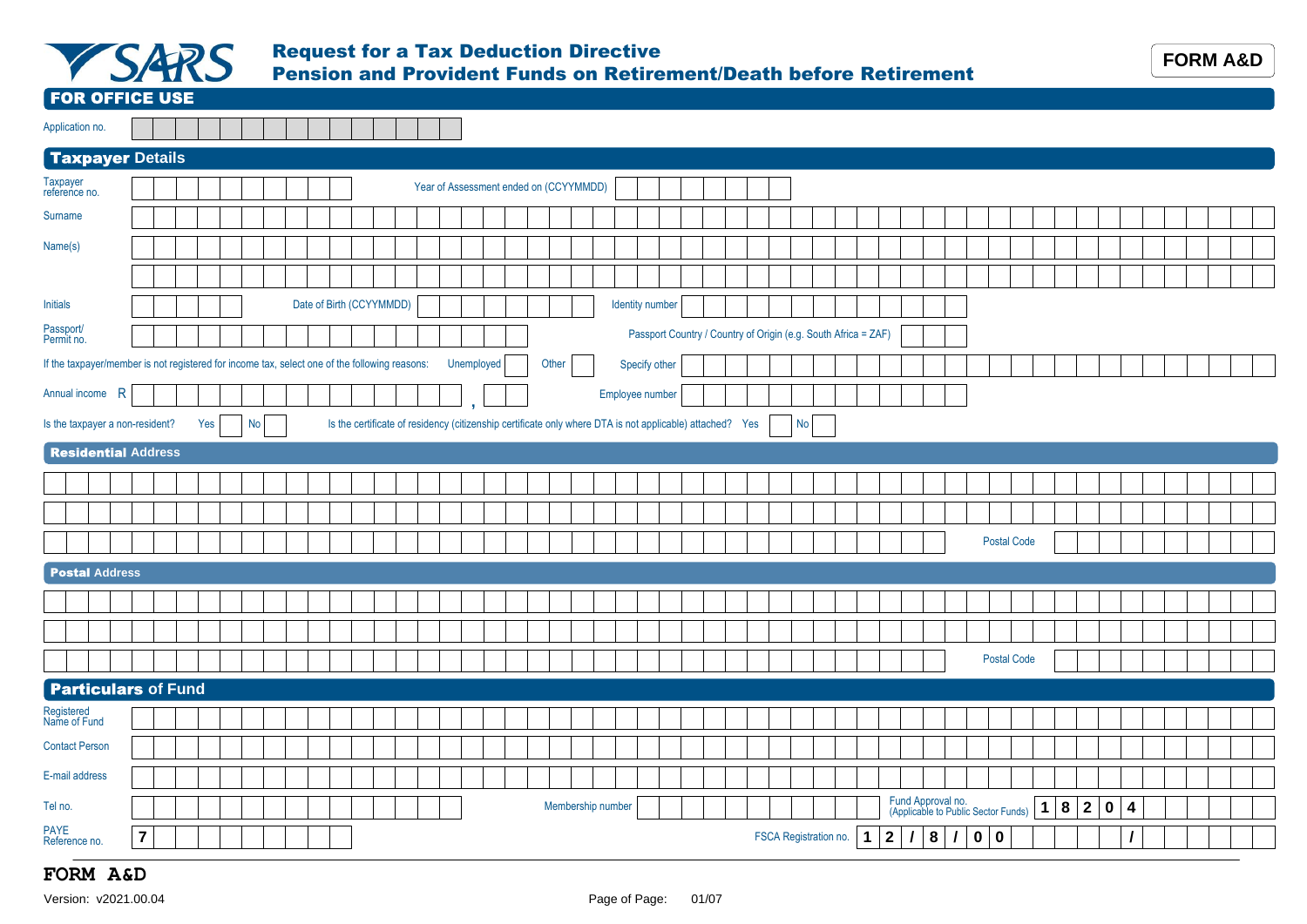| <b>Particulars of Fund (continued)</b>                                                                                                                                                                                   |
|--------------------------------------------------------------------------------------------------------------------------------------------------------------------------------------------------------------------------|
| Participating<br>Employer Name                                                                                                                                                                                           |
| Type of fund:<br>Pension<br>Provident<br><b>Pension Preservation</b><br><b>Provident Preservation</b>                                                                                                                    |
| <b>Postal Address</b>                                                                                                                                                                                                    |
|                                                                                                                                                                                                                          |
|                                                                                                                                                                                                                          |
| <b>Postal Code</b>                                                                                                                                                                                                       |
| Indicate whether this fund is:<br>An approved fund<br>Specify other<br>A public sector fund<br>Other                                                                                                                     |
| <b>Particulars of Gross Lump Sum Due</b>                                                                                                                                                                                 |
| Retirement due to ill-health<br><b>Provident Fund Deemed Retirement</b><br>Transfer before Retirement [Par 2(1)(c)]<br>Unclaimed death benefits<br><b>Reason for directive:</b><br>Death before Retirement<br>Retirement |
| Date of accrual (CCYYMMDD)<br>Date on which the member became a member of the fund (CCYYMMDD)                                                                                                                            |
| Gross amount of lump sum payment (Including the amount deemed to accrue in respect of par 2B of the Second Schedule and amount<br>R<br>attributed to Pre - 1 March 2021 Provident Fund vested rights plus growth)        |
| Gross amount of total benefit<br>R                                                                                                                                                                                       |
| Amount attributed to a non-member's spouse in respect of divorce order<br>R                                                                                                                                              |
| R<br>Amount attributed to Pre - 1 March 2021 Provident Fund vested rights plus growth                                                                                                                                    |
| In case of a provident fund, total contributions by member to the fund up to 1 March 2016 (excluding interest and profit)<br>R                                                                                           |
| In case of a provident fund, total contributions to the fund after 1 March 2016 (excluding interest and profit)<br>R                                                                                                     |
| Transfer from Pension Fund (after tax amount)<br>R                                                                                                                                                                       |
| Directive number for pension transfer                                                                                                                                                                                    |
| If a policy of insurance is ceded to the member, state the surrender value as at date of cession (for the purpose of paragraph 4(2)bis of the Second Schedule)<br>R                                                      |
| Where member contributions to the fund have exceeded such amounts as allowed for deduction against income, state total amount of excess contributions.<br>R                                                              |
| Former AIPF member's contributions transferred to the fund<br>R                                                                                                                                                          |
| Transfer by non-member spouse previously taxed<br>R                                                                                                                                                                      |
| No <sub>1</sub><br>Was a period consisting of a number of completed years used to determine the quantum of the benefit in terms of a formula prescribed in terms of the rules of the rules of the fund? Yes              |
| If "YES", state the period of employment taken into account in terms of the rules of the fund:                                                                                                                           |
| Date To (CCYYMMDD)<br>Date From (CCYYMMDD)<br>Completed years<br>÷                                                                                                                                                       |
| If "NO", state the period of membership of this fund during which contributions were made:                                                                                                                               |
| Date From (CCYYMMDD)<br>Date To (CCYYMMDD)<br>Completed years<br>=                                                                                                                                                       |

## **FORM A&D**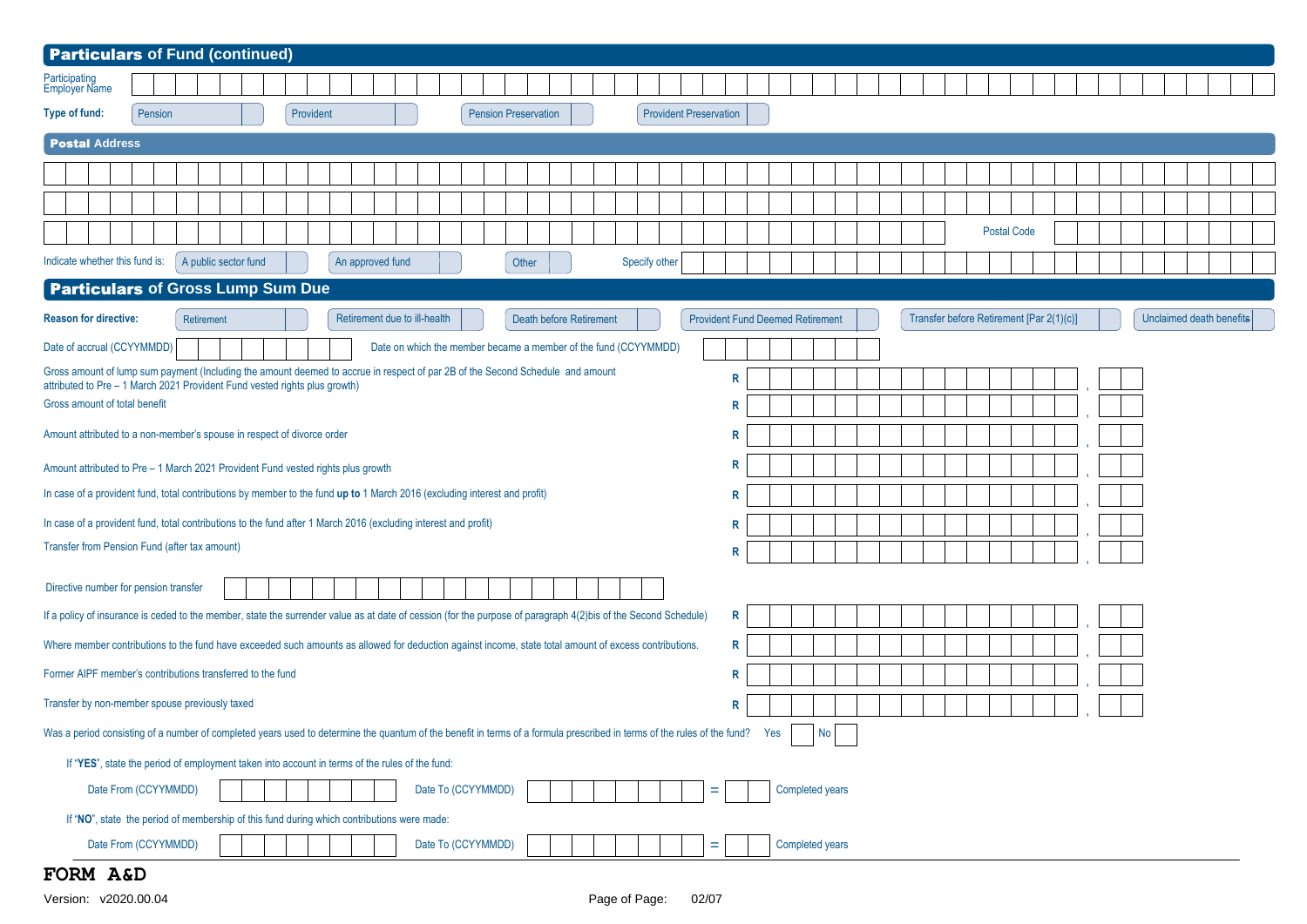| <b>Particulars</b> of Gross Lump Sum Due (continued)                                                                                                                                                                                                                         |
|------------------------------------------------------------------------------------------------------------------------------------------------------------------------------------------------------------------------------------------------------------------------------|
| Yes<br>Was there a partial withdrawal taken from this benefit in the previous or current fund prior to this payment?<br>No <sub>1</sub>                                                                                                                                      |
| If "YES", state the particulars below:                                                                                                                                                                                                                                       |
| Date of partial withdrawal (CCYYMMDD)<br>Amount of partial withdrawal<br>R                                                                                                                                                                                                   |
| Directive number                                                                                                                                                                                                                                                             |
| Date of partial withdrawal (CCYYMMDD)<br>Amount of partial withdrawal<br>R                                                                                                                                                                                                   |
| Directive number                                                                                                                                                                                                                                                             |
| <b>Particulars</b> of Transfer before Retirement                                                                                                                                                                                                                             |
| Did the fund transfer the retirement benefit to another fund before retirement?<br>Yes<br>No<br>Transferee fund type:<br><b>Retirement Annuity Fund</b><br><b>Pension Preservation Fund</b><br><b>Provident Preservation Fund</b>                                            |
| R<br>The amount transferred to the transferee fund                                                                                                                                                                                                                           |
| Name of transferee fund                                                                                                                                                                                                                                                      |
| E-mail address of transferee<br>fund                                                                                                                                                                                                                                         |
| Cell no. of transferee fund<br>Tel no. of transferee fund                                                                                                                                                                                                                    |
| FSCA Registration no. of<br>transferee fund<br>Amount attributed to Pre - 1 March 2021<br>2 <br>$\mathbf 0$<br>1 <sup>1</sup><br>$\prime$<br> 8 <br>$\overline{\mathbf{0}}$<br>0   0<br> 0 <br>0 0 0<br>$\prime$<br>$\mathbb{R}$<br>Provident Fund vested rights plus growth |
| Amount attributed to Post - March 2021<br>R                                                                                                                                                                                                                                  |
| <b>Provident Fund value</b>                                                                                                                                                                                                                                                  |
| <b>Pension/Annuity Purchase Details</b>                                                                                                                                                                                                                                      |
| Did the fund purchase a pension / annuity?<br>Yes<br>If "YES", state the particulars per pension / annuity purchase:<br>No                                                                                                                                                   |
| Pension / annuity<br>Amount utilised to purchase a pension / annuity R<br>Policy number                                                                                                                                                                                      |
| Name of the registered long-<br>term insurer where the                                                                                                                                                                                                                       |
| pension/annuity was<br>purchased                                                                                                                                                                                                                                             |
| E-mail address of insurer                                                                                                                                                                                                                                                    |
| $\vert$ 1 $\vert$<br>FSCA Registered Insurer no.<br>$\mathbf{1}$<br>$\mathbf 0$<br>$\overline{I}$<br>$\mathbf 1$<br> 0 <br>$\overline{I}$<br>Cell no.<br>$\prime$<br>Tel no.                                                                                                 |
| Death prior to retirement, the following fields are also mandatory for this purchase:                                                                                                                                                                                        |
| Surname                                                                                                                                                                                                                                                                      |
| Name(s)                                                                                                                                                                                                                                                                      |
| Identity<br>Date of Birth (CCYYMMDD)<br>Passport / Permit no.<br>Number                                                                                                                                                                                                      |
| <b>Taxpayer</b><br>reference no.                                                                                                                                                                                                                                             |

# **FORM A&D**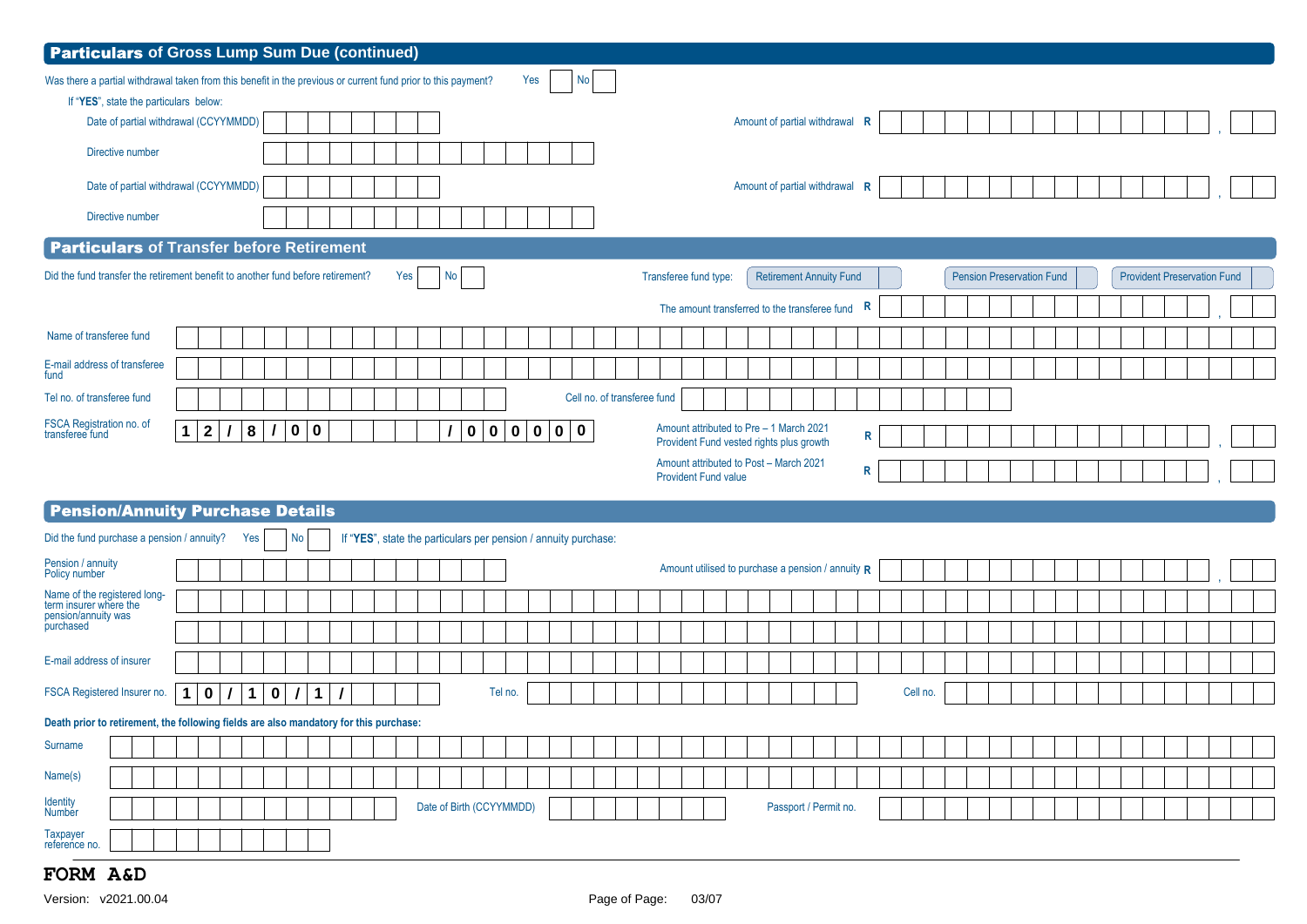| <b>Pension/Annuity Purchase Details (continued)</b>                                   |                            |             |   |             |          |   |  |  |  |                          |  |  |  |  |  |  |                                                   |                       |  |          |  |  |  |  |  |  |  |
|---------------------------------------------------------------------------------------|----------------------------|-------------|---|-------------|----------|---|--|--|--|--------------------------|--|--|--|--|--|--|---------------------------------------------------|-----------------------|--|----------|--|--|--|--|--|--|--|
| Pension / annuity<br>Policy number                                                    |                            |             |   |             |          |   |  |  |  |                          |  |  |  |  |  |  | Amount utilised to purchase a pension / annuity R |                       |  |          |  |  |  |  |  |  |  |
| Name of the registered long-<br>term insurer where the                                |                            |             |   |             |          |   |  |  |  |                          |  |  |  |  |  |  |                                                   |                       |  |          |  |  |  |  |  |  |  |
| pension / annuity was<br>purchased                                                    |                            |             |   |             |          |   |  |  |  |                          |  |  |  |  |  |  |                                                   |                       |  |          |  |  |  |  |  |  |  |
| E-mail address of insurer                                                             |                            |             |   |             |          |   |  |  |  |                          |  |  |  |  |  |  |                                                   |                       |  |          |  |  |  |  |  |  |  |
| FSCA Registered Insurer no.                                                           | $\mathbf 0$<br>$\mathbf 1$ |             | 1 | $\mathbf 0$ | $\prime$ | 1 |  |  |  | Tel no.                  |  |  |  |  |  |  |                                                   |                       |  | Cell no. |  |  |  |  |  |  |  |
| Death prior to retirement, the following fields are also mandatory for this purchase: |                            |             |   |             |          |   |  |  |  |                          |  |  |  |  |  |  |                                                   |                       |  |          |  |  |  |  |  |  |  |
| Surname                                                                               |                            |             |   |             |          |   |  |  |  |                          |  |  |  |  |  |  |                                                   |                       |  |          |  |  |  |  |  |  |  |
| Name(s)                                                                               |                            |             |   |             |          |   |  |  |  |                          |  |  |  |  |  |  |                                                   |                       |  |          |  |  |  |  |  |  |  |
| <b>Identity</b><br>Number                                                             |                            |             |   |             |          |   |  |  |  | Date of Birth (CCYYMMDD) |  |  |  |  |  |  |                                                   | Passport / Permit no. |  |          |  |  |  |  |  |  |  |
| Taxpayer<br>reference no.                                                             |                            |             |   |             |          |   |  |  |  |                          |  |  |  |  |  |  |                                                   |                       |  |          |  |  |  |  |  |  |  |
| Pension / annuity<br>Policy number                                                    |                            |             |   |             |          |   |  |  |  |                          |  |  |  |  |  |  | Amount utilised to purchase a pension / annuity R |                       |  |          |  |  |  |  |  |  |  |
| Name of the registered long-<br>term insurer where the                                |                            |             |   |             |          |   |  |  |  |                          |  |  |  |  |  |  |                                                   |                       |  |          |  |  |  |  |  |  |  |
| pension / annuity was<br>purchased                                                    |                            |             |   |             |          |   |  |  |  |                          |  |  |  |  |  |  |                                                   |                       |  |          |  |  |  |  |  |  |  |
| E-mail address of insurer                                                             |                            |             |   |             |          |   |  |  |  |                          |  |  |  |  |  |  |                                                   |                       |  |          |  |  |  |  |  |  |  |
| FSCA Registered Insurer no.                                                           | $\mathbf 1$                | $\mathbf 0$ | 1 | $\pmb{0}$   | $\prime$ | 1 |  |  |  | Tel no.                  |  |  |  |  |  |  |                                                   |                       |  | Cell no. |  |  |  |  |  |  |  |
| Death prior to retirement, the following fields are also mandatory for this purchase: |                            |             |   |             |          |   |  |  |  |                          |  |  |  |  |  |  |                                                   |                       |  |          |  |  |  |  |  |  |  |
| Surname                                                                               |                            |             |   |             |          |   |  |  |  |                          |  |  |  |  |  |  |                                                   |                       |  |          |  |  |  |  |  |  |  |
| Name(s)                                                                               |                            |             |   |             |          |   |  |  |  |                          |  |  |  |  |  |  |                                                   |                       |  |          |  |  |  |  |  |  |  |
| Identity<br>Number                                                                    |                            |             |   |             |          |   |  |  |  | Date of Birth (CCYYMMDD) |  |  |  |  |  |  |                                                   | Passport / Permit no. |  |          |  |  |  |  |  |  |  |
| Taxpayer<br>reference no.                                                             |                            |             |   |             |          |   |  |  |  |                          |  |  |  |  |  |  |                                                   |                       |  |          |  |  |  |  |  |  |  |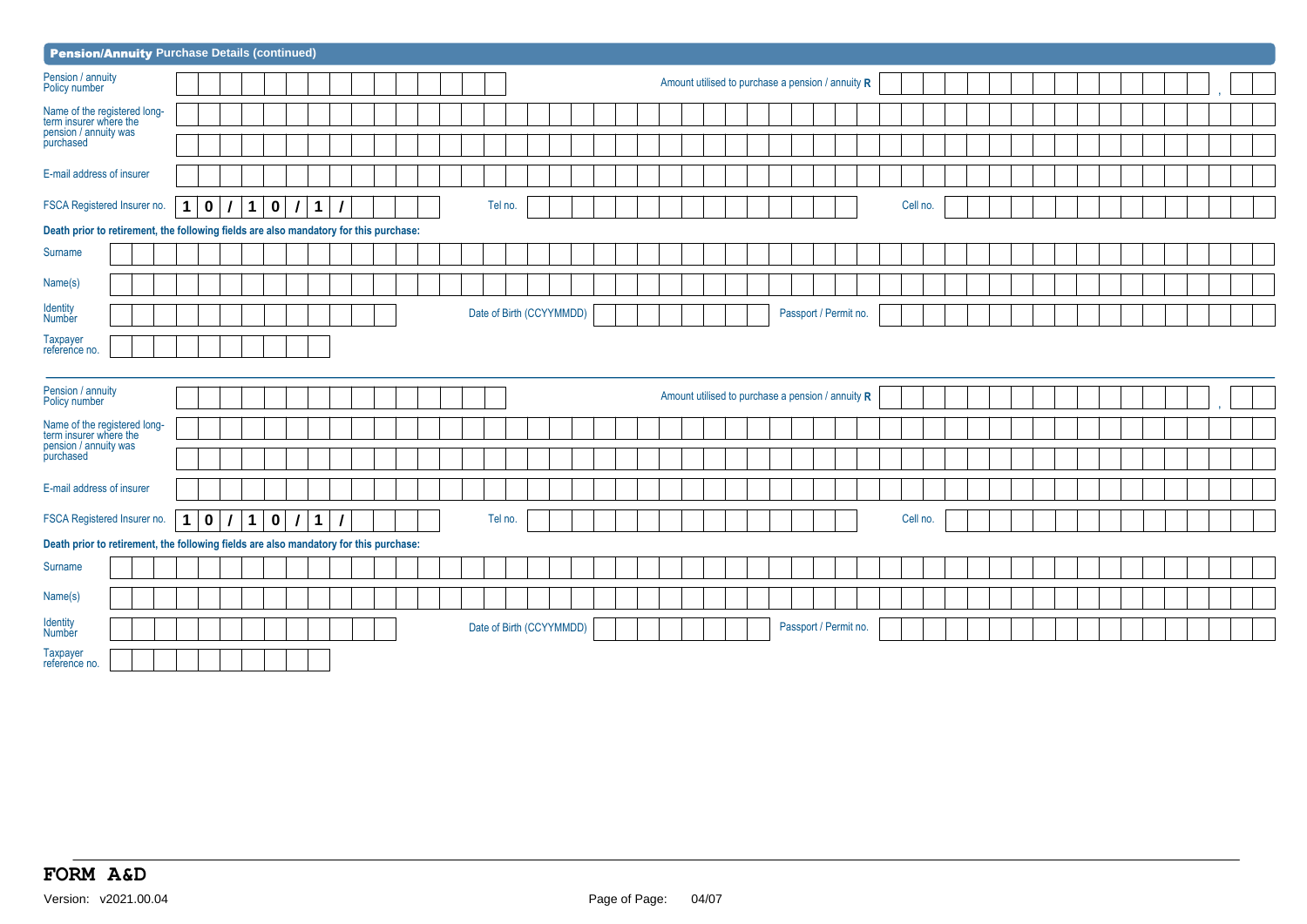| <b>Pension/Annuity Purchase Details (continued)</b>                                                                                     |   |          |                   |                 |             |                         |  |                    |     |    |                          |  |    |  |   |  |                                                                   |                 |                                                               |   |          |  |  |  |  |  |  |  |
|-----------------------------------------------------------------------------------------------------------------------------------------|---|----------|-------------------|-----------------|-------------|-------------------------|--|--------------------|-----|----|--------------------------|--|----|--|---|--|-------------------------------------------------------------------|-----------------|---------------------------------------------------------------|---|----------|--|--|--|--|--|--|--|
| Pension / annuity<br>Policy number                                                                                                      |   |          |                   |                 |             |                         |  |                    |     |    |                          |  |    |  |   |  |                                                                   |                 | Amount utilised to purchase a pension / annuity $R$           |   |          |  |  |  |  |  |  |  |
| Name of the registered long-<br>term insurer where the                                                                                  |   |          |                   |                 |             |                         |  |                    |     |    |                          |  |    |  |   |  |                                                                   |                 |                                                               |   |          |  |  |  |  |  |  |  |
| pension / annuity was<br>purchased                                                                                                      |   |          |                   |                 |             |                         |  |                    |     |    |                          |  |    |  |   |  |                                                                   |                 |                                                               |   |          |  |  |  |  |  |  |  |
| E-mail address of insurer                                                                                                               |   |          |                   |                 |             |                         |  |                    |     |    |                          |  |    |  |   |  |                                                                   |                 |                                                               |   |          |  |  |  |  |  |  |  |
| FSCA Registered Insurer no.                                                                                                             | 1 | $\bf{0}$ | $\mathcal I$<br>1 |                 | $\mathbf 0$ | $\prime$<br>$\mathbf 1$ |  |                    |     |    | Tel no.                  |  |    |  |   |  |                                                                   |                 |                                                               |   | Cell no. |  |  |  |  |  |  |  |
| Death prior to retirement, the following fields are also mandatory for this purchase:                                                   |   |          |                   |                 |             |                         |  |                    |     |    |                          |  |    |  |   |  |                                                                   |                 |                                                               |   |          |  |  |  |  |  |  |  |
| Surname                                                                                                                                 |   |          |                   |                 |             |                         |  |                    |     |    |                          |  |    |  |   |  |                                                                   |                 |                                                               |   |          |  |  |  |  |  |  |  |
| Name(s)                                                                                                                                 |   |          |                   |                 |             |                         |  |                    |     |    |                          |  |    |  |   |  |                                                                   |                 |                                                               |   |          |  |  |  |  |  |  |  |
| <b>Identity Number</b>                                                                                                                  |   |          |                   |                 |             |                         |  |                    |     |    | Date of Birth (CCYYMMDD) |  |    |  |   |  |                                                                   |                 | Passport / Permit no.                                         |   |          |  |  |  |  |  |  |  |
| Taxpayer<br>reference no.                                                                                                               |   |          |                   |                 |             |                         |  |                    |     |    |                          |  |    |  |   |  |                                                                   |                 |                                                               |   |          |  |  |  |  |  |  |  |
| State if the transfer / purchase of the annuities is subject to special conditions. Confirm the applicable provision in the fund rules. |   |          |                   |                 |             |                         |  |                    |     |    |                          |  |    |  |   |  |                                                                   |                 |                                                               |   |          |  |  |  |  |  |  |  |
|                                                                                                                                         |   |          |                   |                 |             |                         |  |                    |     |    |                          |  |    |  |   |  |                                                                   |                 |                                                               |   |          |  |  |  |  |  |  |  |
| Is the fund paying the annuity?                                                                                                         |   | Yes      |                   | No <sub>1</sub> |             |                         |  |                    |     |    |                          |  |    |  |   |  | If yes, state the amount remaining in the fund to pay the annuity |                 |                                                               | R |          |  |  |  |  |  |  |  |
| Non Resident Service Rendered inside the Republic [Section 9(2)(i)]                                                                     |   |          |                   |                 |             |                         |  |                    |     |    |                          |  |    |  |   |  |                                                                   |                 |                                                               |   |          |  |  |  |  |  |  |  |
|                                                                                                                                         |   |          |                   |                 |             |                         |  |                    |     |    |                          |  |    |  |   |  |                                                                   |                 |                                                               |   |          |  |  |  |  |  |  |  |
| Were any services rendered inside / outside the Republic during the period of membership of the fund?                                   |   |          |                   |                 |             |                         |  |                    |     |    | Yes                      |  | No |  |   |  |                                                                   |                 |                                                               |   |          |  |  |  |  |  |  |  |
| Total number of months services were rendered while contributing to fund                                                                |   |          |                   |                 |             |                         |  |                    |     |    |                          |  |    |  |   |  |                                                                   |                 |                                                               |   |          |  |  |  |  |  |  |  |
| Total number of months services were rendered inside the Republic while contributing to fund                                            |   |          |                   |                 |             |                         |  |                    |     |    |                          |  |    |  |   |  |                                                                   |                 |                                                               |   |          |  |  |  |  |  |  |  |
| Total number of months services were rendered outside the Republic while contributing to fund                                           |   |          |                   |                 |             |                         |  |                    |     |    |                          |  |    |  |   |  |                                                                   |                 |                                                               |   |          |  |  |  |  |  |  |  |
| <b>Period of Employment in Public Sector Fund (excluding AIPF)</b>                                                                      |   |          |                   |                 |             |                         |  |                    |     |    |                          |  |    |  |   |  |                                                                   |                 |                                                               |   |          |  |  |  |  |  |  |  |
| Date From (CCYYMMDD)                                                                                                                    |   |          |                   |                 |             |                         |  | Date To (CCYYMMDD) |     |    |                          |  |    |  | Ξ |  |                                                                   | Completed years |                                                               |   |          |  |  |  |  |  |  |  |
| The original amount attributed to the above period of membership in the public sector fund (full benefit)                               |   |          |                   |                 |             |                         |  |                    |     |    | $\mathsf{R}$             |  |    |  |   |  |                                                                   |                 |                                                               |   |          |  |  |  |  |  |  |  |
| Date the amount was transferred from<br>public sector fund (CCYYMMDD)                                                                   |   |          |                   |                 |             |                         |  |                    |     |    |                          |  |    |  |   |  |                                                                   |                 | Public Sector fund directive number for the original transfer |   |          |  |  |  |  |  |  |  |
| Date of transfer from first approved fund (CCYYMMDD)                                                                                    |   |          |                   |                 |             |                         |  |                    |     |    |                          |  |    |  |   |  |                                                                   |                 |                                                               |   |          |  |  |  |  |  |  |  |
| Was the benefit received directly from a Public Sector Fund?                                                                            |   |          |                   |                 |             |                         |  |                    | Yes | No |                          |  |    |  |   |  |                                                                   |                 |                                                               |   |          |  |  |  |  |  |  |  |
| Did the previous Fund indicate the benefit was from a Public Sector Fund?                                                               |   |          |                   |                 |             |                         |  |                    | Yes | No |                          |  |    |  |   |  |                                                                   |                 |                                                               |   |          |  |  |  |  |  |  |  |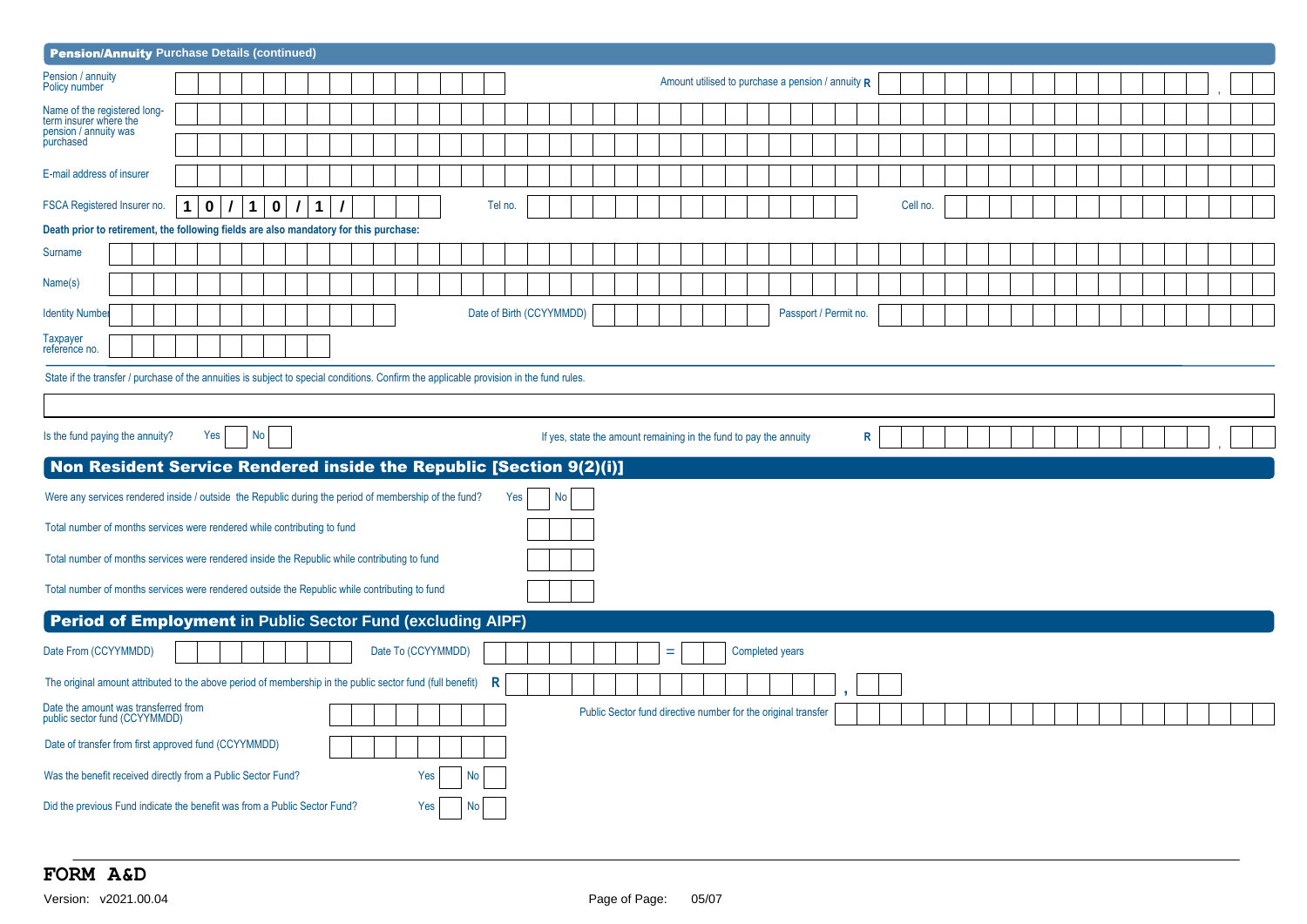|                                                                                                                                                | Details of Salary Earned (only applicable for date of accruals prior to 1 October 2007) |                                                                                                                                                                                                                                |  |
|------------------------------------------------------------------------------------------------------------------------------------------------|-----------------------------------------------------------------------------------------|--------------------------------------------------------------------------------------------------------------------------------------------------------------------------------------------------------------------------------|--|
| Highest average salary earned by the taxpayer during any 5 consecutive years in the service of the employer during his membership of the fund: |                                                                                         |                                                                                                                                                                                                                                |  |
| Date From (CCYYMMDD)                                                                                                                           | Date To (CCYYMMDD)                                                                      | Salary<br>R                                                                                                                                                                                                                    |  |
| Date From (CCYYMMDD)                                                                                                                           | Date To (CCYYMMDD)                                                                      | Salary<br>R                                                                                                                                                                                                                    |  |
| Date From (CCYYMMDD)                                                                                                                           | Date To (CCYYMMDD)                                                                      | Salary<br>R                                                                                                                                                                                                                    |  |
| Date From (CCYYMMDD)                                                                                                                           | Date To (CCYYMMDD)                                                                      | Salary<br>R                                                                                                                                                                                                                    |  |
| Date From (CCYYMMDD)                                                                                                                           | Date To (CCYYMMDD)                                                                      | Salary<br>R                                                                                                                                                                                                                    |  |
|                                                                                                                                                |                                                                                         | <b>Total</b><br>R                                                                                                                                                                                                              |  |
|                                                                                                                                                | Average for 5 years or lesser period if employee employed for lesser period             | R                                                                                                                                                                                                                              |  |
|                                                                                                                                                | On death: The member's salary during 12 months immediately preceding death R            |                                                                                                                                                                                                                                |  |
|                                                                                                                                                |                                                                                         | Note: Salary includes any amount received or receivable annually under a contract of service including cost of living allowances, commission, shares of profits, etc., but not occasional bonuses or fees which were dependent |  |
| <b>Particulars of Employer</b> (only applicable for date of accruals prior to 1 October 2007)                                                  |                                                                                         |                                                                                                                                                                                                                                |  |
|                                                                                                                                                |                                                                                         |                                                                                                                                                                                                                                |  |
|                                                                                                                                                |                                                                                         |                                                                                                                                                                                                                                |  |
| Name of<br>Employer<br>$\overline{7}$<br>PAYE ref no.                                                                                          |                                                                                         |                                                                                                                                                                                                                                |  |
| <b>Contact Person</b>                                                                                                                          |                                                                                         |                                                                                                                                                                                                                                |  |
| Surname                                                                                                                                        |                                                                                         |                                                                                                                                                                                                                                |  |
| Tel no.<br><b>Initials</b>                                                                                                                     |                                                                                         |                                                                                                                                                                                                                                |  |
| <b>Residential Address</b>                                                                                                                     |                                                                                         |                                                                                                                                                                                                                                |  |
|                                                                                                                                                |                                                                                         |                                                                                                                                                                                                                                |  |
|                                                                                                                                                |                                                                                         |                                                                                                                                                                                                                                |  |